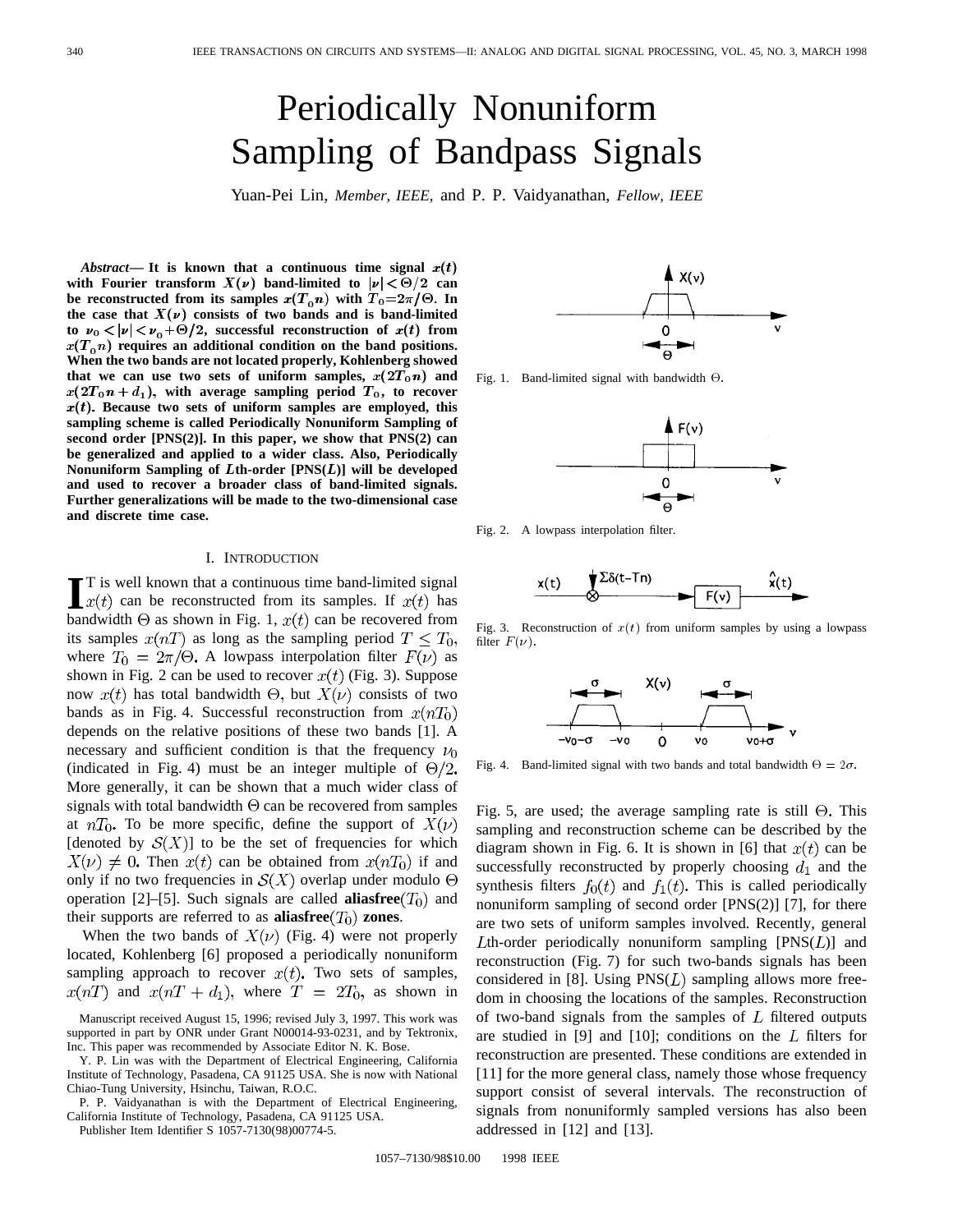

Fig. 5. Illustration of second-order periodical nonuniform sampling.



Fig. 6. Reconstruction of  $x(t)$  using periodical nonuniform sampling of second order, where  $T = 2\pi/\sigma$ .



Fig. 7. Reconstruction of  $x(t)$  using periodically nonuniform sampling of Lth order.



Fig. 8. Periodically nonuniform sampling and reconstruction in discrete time case.

In the discrete time case, sampling is replaced by decimation. Periodically nonuniform sampling of  $L$ th order retains L sets of samples,  $x(Mn + d_0), x(Mn + d_1), \dots, x(Mn + d_n)$  $d_{L-1}$ , for some integer M. The decimated signal  $x(Mn +$ d) is called the dth polyphase component of  $x(n)$  [14]; the operation of PNS( $L$ ) sampling retains the  $d_0$ th,  $d_1$ th,  $\cdots$ ,  $d_{L-1}$ th polyphase components. In [15] and [16], PNS(L) sampling and reconstruction (Fig. 8) has been considered for a very restricted subclass of  $L$ -band signals. The subclasses addressed therein are those signals whose frequency supports are the union of L bands, each band with bandwidth  $2\pi/M$  and band edges at integer multiples of  $2\pi/M$ , e.g., the one shown in Fig. 9 (the definition of  $L$ -band signal here is different from that in  $[13]$ ). It is shown in  $[16]$  that such an  $L$ -band signal  $x(n)$  can be reconstructed from its first L polyphase components, i.e.,  $x(Mn)$ ,  $x(Mn+1)$ ,  $\cdots$ ,  $x(Mn+L-1)$ .

In this paper, we first generalize the results in [6] and [16] to a significantly wider class of signals in terms of signal frequency supports. The supports considered in [6] are the union of two intervals, each of length  $\sigma$ . Generalization will be made



Fig. 9. An L-band signal with restricted band edges.

to the class of  $U(T, 2)$  signals [17], which is the collection of signals whose supports are the union of two nonoverlapping aliasfree  $(T)$  sets.<sup>1</sup> We will show that this class of signals can be reconstructed from PNS(2) samples. An extension of this result to the more general  $U(T, L)$  class using Lth-order periodically nonuniform sampling scheme will be developed. We will see that the 2-D counterpart of this can be shown in a similar manner. Furthermore, the discrete time version of these will be addressed. In this regard, we find that 1-D discrete time  $U(M, L)$  signals can always be reconstructed from their first  $L$  polyphase components. However, in 2-D discrete time case, *only a subclass of*  $U(M, L)$  *signals allows reconstruction from L polyphase components.* 

## *A. Paper Outline*

In Section II-A, we provide a review of Kohlenberg's results [6]. The generalizations presented in later sections depend to some extent on this review. In Section II-B, we will show that the reconstruction of two band signals in [6] is *stable*, although the reconstruction filters are not stable in the Bounded Input Bounded Output sense. The definition of stable reconstruction will also be given in Section II-B. The results in [6] are generalized for the more general continuous time  $U(T, L)$ signals. The generalization to discrete time  $U(M, L)$  signals is straightforward, and the main results will be mentioned briefly in Section III. We present, in Section IV, the 2-D version (continuous time) of the theorem given in Section III. Generalizations in this case follow routinely. However, the 2-D discrete time case exhibits some unusual behavior and will therefore be addressed in greater detail in Section V. A conclusion is given in Section VI. Some preliminary versions of the results derived here have been presented at recent conferences [17], [18].

# *B. Notations*

- 1) Boldfaced lower case letters are used to represent vectors, and boldfaced upper case letters are reserved for matrices. The notations  $A<sup>T</sup>$  and |A| represent the transpose of  $\boldsymbol{A}$  and the absolute value of the determinant of  $\boldsymbol{A}$ .
- 2) *Fourier transforms.* The Fourier transform of a 1-D continuous time signal  $x(t)$  is denoted by  $X(\nu)$  [1]. For a 2-D signal  $x(t)$ , where t is a  $2 \times 1$  vector, the Fourier transform is  $X(\nu)$ , where  $\nu$  is a  $2 \times 1$  frequency vector. For discrete time signals, the Fourier transforms of a 1-D sequence  $x(n)$  and a 2-D signal  $x(n)$  are denoted, respectively, by  $X(\omega)$  and  $X(\omega)$ .
- 3) The support of  $X(\nu)$  [denoted by  $S(X)$ ] is defined as the set of frequencies for which  $X(\nu) \neq 0$ .

<sup>1</sup>Throughout this paper, we will assume that aliasfree(T) sets contain only finitely many intervals.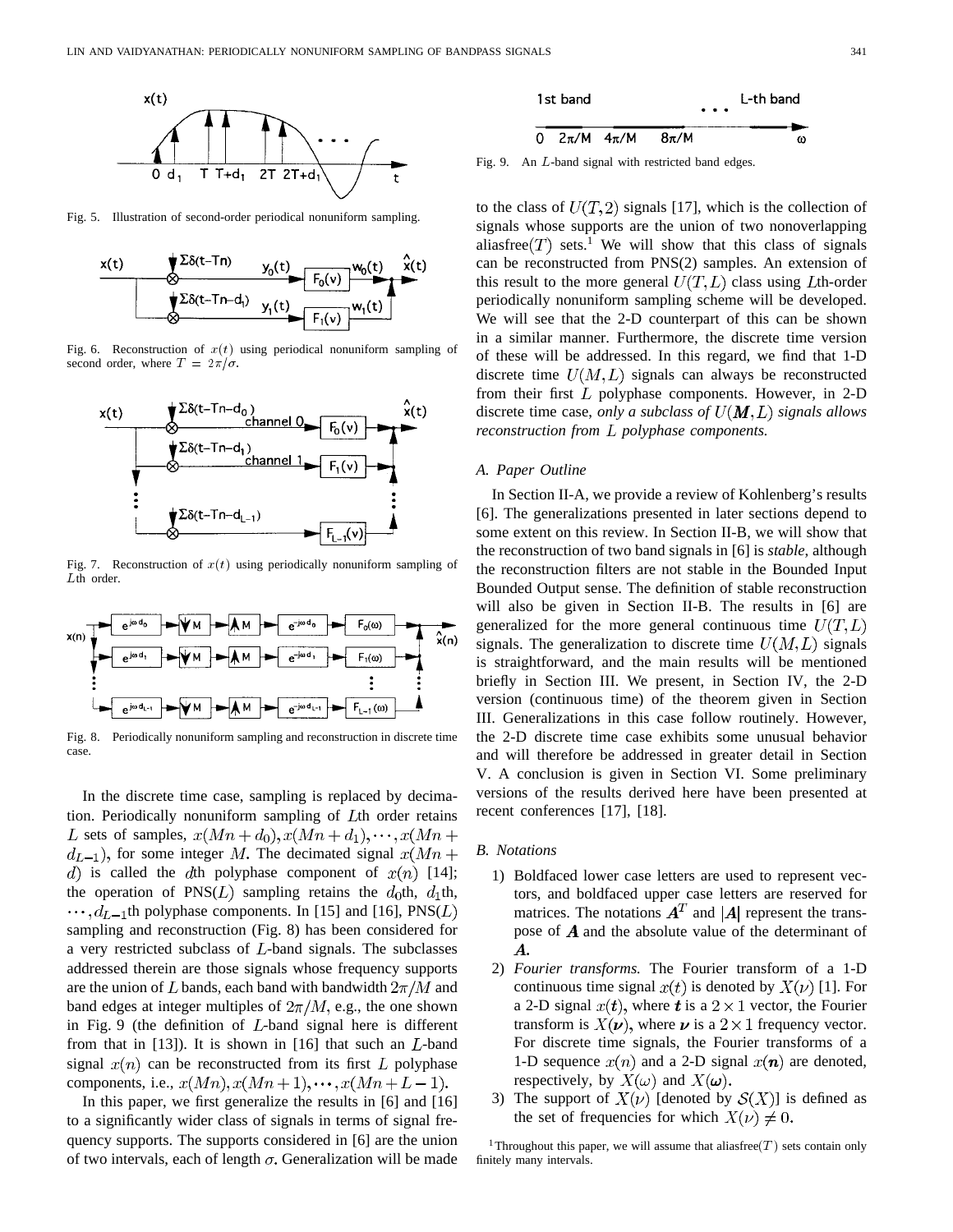- 4) *Aliasfree*( $T$ ) *signals and aliasfree*( $T$ ) *zones.* A signal is called aliasfree  $(T)$  if the sampling of  $x(t)$  with period T does not create aliasing. In this case, the support of  $X(\nu)$ is referred to as an aliasfree  $(T)$  zone. Equivalently, an aliasfree $(T)$  zone can be defined as a set such that no two frequencies in the set overlap under modulo  $2\pi/T$ operation.
- 5) The notation  $U(T, L)$  represents the collection of signals whose frequency supports are the union of  $L$  nonoverlapping aliasfree $(T)$  sets.
- 6) The characteristic function  $\chi_S(\nu)$  of a set S is defined as

$$
\chi_S(\nu) = \begin{cases} 1, & \nu \in S \\ 0, & \text{otherwise.} \end{cases}
$$

# II. RECONSTRUCTION OF TWO-BAND SIGNALS FROM PNS(2) SAMPLES

### *A. Reconstruction from Periodically Nonuniform Samples [6]*

Consider the two-band signal in Fig. 4 and the sampling scheme in Fig. 6. In each channel, the sampling period is  $T = 2\pi/\sigma$  and the average sampling period is  $T/2$ . We first derive a general expression for the recombined signal in terms of the input and synthesis filters. The Fourier transforms of  $y_0(\nu)$  and  $y_1(\nu)$  (as indicated in Fig. 6) in terms of the inputs are, respectively,

$$
Y_0(\nu) = \frac{1}{T} \sum_{k \in \mathcal{Z}} X(\nu - k\sigma),
$$

and

$$
Y_1(\nu) = \frac{1}{T} \sum_{k \in \mathcal{Z}} X(\nu - k\sigma) e^{-jkd_1\sigma},
$$
  
where  $T = 2\pi/\sigma$ . (1)

The recombined signal is  $\hat{X}(\nu) = Y_0(\nu)F_0(\nu) + Y_1(\nu)F_1(\nu)$ , and we have

$$
\hat{X}(\nu) = \frac{1}{T} \sum_{k \in \mathcal{Z}} X(\nu - k\sigma) [F_0(\nu) + e^{-jkd_1\sigma} F_1(\nu)]. \tag{2}
$$

As the total bandwidth of  $X(\nu)$  is  $2\sigma$  and the sampling period is T in each channel, aliasing occurs in  $Y_0(\nu)$  and  $Y_1(\nu)$ . However, with *a priori* knowledge of the band position of  $X(\nu)$ , a proper choice of  $d_1$  and synthesis filters will allow us to cancel aliasing. The value of  $d_1$  depends on the band positions of  $X(\nu)$ .

To see this, let  $X_0(\nu)$  be the part of  $X(\nu)$  restricted to positive frequencies, i.e.,

$$
X_0(\nu) = \begin{cases} X(\nu), & \nu \ge 0\\ 0, & \text{otherwise.} \end{cases}
$$

Let  $X_1(\nu)$  be the part of  $X(\nu)$  restricted to negative frequencies. Then both  $X_0(\nu)$  and  $X_1(\nu)$  are aliasfree  $(T)$  signals. By (1), the signals  $Y_0(\nu)$  and  $Y_1(\nu)$  consist of repeated copies of  $X(\nu)$ , i.e., repeated copies of  $X_0(\nu)$  and  $X_1(\nu)$ . Because the bandwidth of each  $X_i(\nu)$  is  $\sigma = 2\pi/T$  and the sampling period is T in each channel, the repeated copies of each  $X_i(\nu)$ will fill the whole frequency line.



Fig. 10. Shifted copies of  $X_1(\nu)$  and relative location to  $X_0(\nu)$ .

Among the shifted copies of  $X_1(\nu)$ , we see from Fig. 10 that only  $X_1(\nu - k_0\sigma)$  and  $X_1[\nu - (k_0 + 1)\sigma]$  contribute to  $Y_{\ell}(\nu)$  in the interval  $(\nu_0, \nu_0 + \sigma)$ , where  $k_0 = \lceil 2\nu_0/\sigma \rceil$  ( $\lceil a \rceil$  is the smallest integer greater or equal to  $a$ ). In particular,

$$
TY_0(\nu) = \begin{cases} X_0(\nu) + X_1(\nu - k_0\sigma), \\ \nu \in (\nu_0, -\nu_0 + k_0\sigma) \\ X_0(\nu) + X_1[\nu - (k_0 + 1)\sigma], \\ \nu \in (-\nu_0 + k_0\sigma, \nu_0 + \sigma). \end{cases}
$$

Because  $X_0(\nu)$  and  $X_1(\nu)$  are nonoverlapping,  $Y_0(\nu)$  can be rewritten as

$$
TY_0(\nu) = \begin{cases} X(\nu) + X(\nu - k_0 \sigma), \\ \nu \in (\nu_0, -\nu_0 + k_0 \sigma) \\ X(\nu) + X[\nu - (k_0 + 1)\sigma], \\ \nu \in (-\nu_0 + k_0 \sigma, \nu_0 + \sigma). \end{cases}
$$

A similar expression can be derived for  $Y_0(\nu)$  for the interval  $(-\nu_0 - \sigma, -\nu_0)$ . Let  $\beta(\nu)$  be an integer function defined as

$$
\beta(\nu) = \begin{cases} k_0, & \nu \in (\nu_0, -\nu_0 + k_0 \sigma) \\ k_0 + 1, & \nu \in (-\nu_0 + k_0 \sigma, \nu_0 + \sigma) \end{cases}
$$

$$
\beta(\nu) = -\beta(-\nu) \quad \text{[Fig. 11(a)].} \tag{3}
$$

Then we can write (2) as

$$
TY_0(\nu) = X(\nu) + X[\nu - \beta(\nu)\sigma], \text{ for } \nu \in \mathcal{S}(X)
$$

where  $S(X)$ , the support of  $X(\nu)$ , is as defined in Section I-B. Similarly,

$$
TY_1(\nu) = X(\nu) + X[\nu - \beta(\nu)\sigma]e^{-j\beta(\nu)d_1\sigma}, \text{ for } \nu \in \mathcal{S}(X).
$$

Using the above two expressions for  $Y_0(\nu)$  and  $Y_1(\nu)$ , we have

$$
T\ddot{X}(\nu) = X(\nu)[F_0(\nu) + F_1(\nu)] + X[\nu - \beta(\nu)\sigma]
$$

$$
\cdot [F_0(\nu) + e^{-j\beta(\nu)d_1\sigma}F_1(\nu)],
$$
  
for  $\nu \in \mathcal{S}(X)$ . (4)

From (2), we see that if  $F_0(\nu) = F_1(\nu) = 0$  for  $\nu \notin \mathcal{S}(X)$ , then  $\hat{X}(v) = 0$ , for  $v \notin S(X)$ . It follows that  $\hat{x}(t) = x(t)$  if the following conditions are satisfied.

$$
F_0(\nu) = F_1(\nu) = 0, \qquad \nu \notin \mathcal{S}(X)
$$

and

and

$$
\begin{cases}\nF_0(\nu) + F_1(\nu) = T, \\
F_0(\nu) + e^{-j\beta(\nu)d_1\sigma} F_1(\nu) = 0 \qquad \nu \in \mathcal{S}(X).\n\end{cases} (5)
$$

We can find  $F_0(\nu)$  and  $F_1(\nu)$  that satisfy (5) if there exists such that  $e^{-j\beta(\nu)d_1\sigma}\neq 1$  for every  $\nu\in \mathcal{S}(X)$ . This requires that  $d_1\beta(\nu)/T$  is not an integer for any  $\nu \in S(X)$ . Since  $\beta(\nu)$  takes on only four values,  $\pm k_0$  and  $\pm (k_0 + 1)$ , we can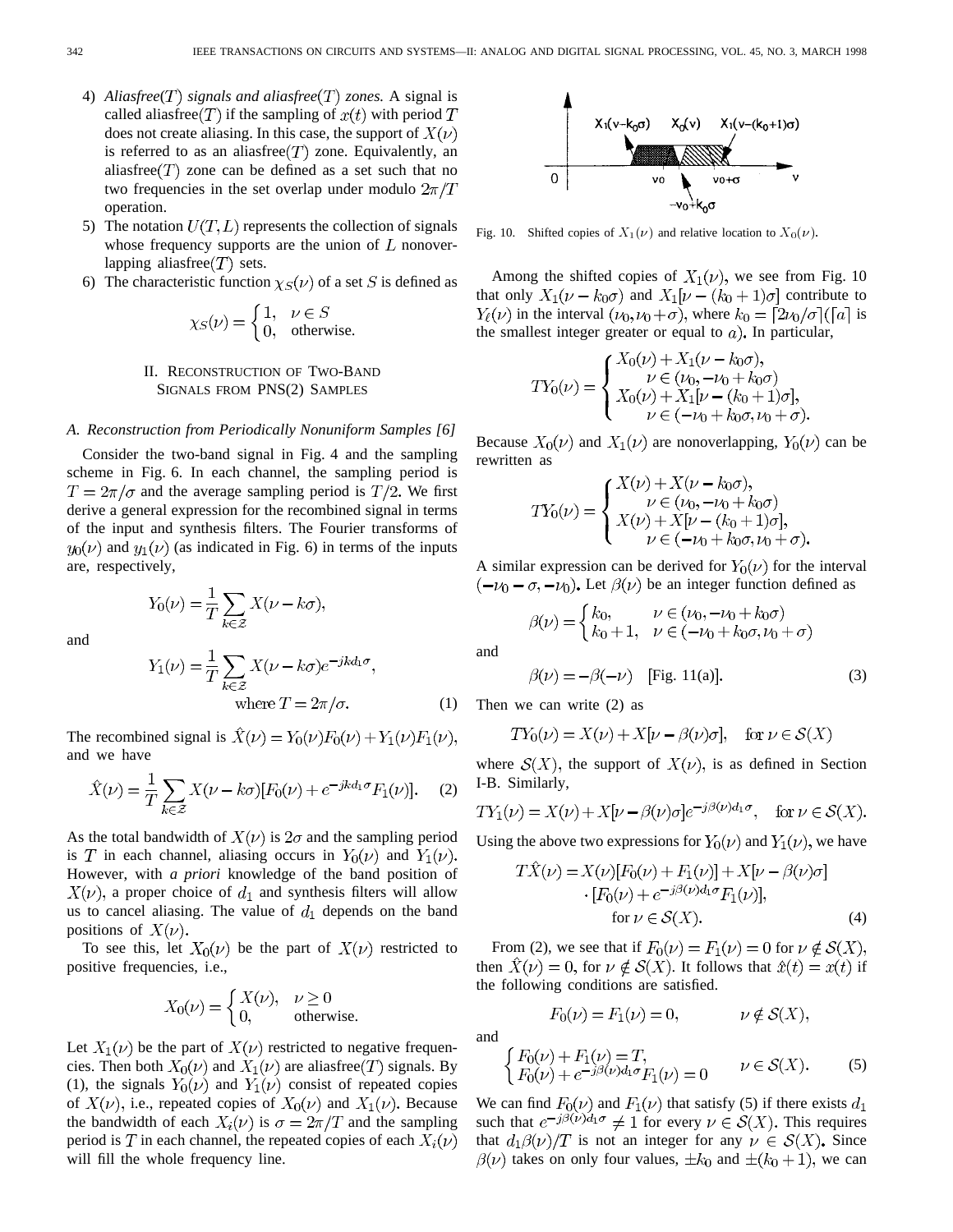

Fig. 11. Sketches of (a)  $\beta(\nu)$  and (b)  $F_0(\nu)$ .

always find  $d_1$  such that  $e^{-j\beta(\nu)d_1\sigma} \neq 1$ . In particular, we can find rational  $d_1$  that satisfies this condition. For example, choose  $d_1 = 1/p$ , where p is an integer coprime with  $k_0$  and  $k_0 + 1$ , then  $e^{-j\beta(\nu)d_1\sigma} \neq 1$  for all  $\nu$ . When  $e^{-j\beta(\nu)d_1\sigma} \neq 1$ , we can solve (5) and obtain the synthesis filters. Therefore, we can always recover a two-band signal  $x(t)$  from the sequences  $x(Tn)$  and  $x(Tn+d_1)$ . Summarizing, we have the following theorem [6].

*Theorem 1:* Let  $x(t)$  be a two-band signal, each band of length  $\sigma$ , as shown in Fig. 4. Then  $x(t)$  can be reconstructed from  $x(nT)$  and  $x(nT+d_1), T = 2\pi/\sigma$ , through the following formula.

$$
x(t) = \sum_{n \in \mathcal{Z}} x(nT) f_0(t - nT) + x(nT + d_1) f_1(t - nT)
$$
 (6)

where  $d_1$  is such that  $d_1\beta(\nu)/T$  is not an integer for any  $\nu \in S(X)$ . The synthesis filters  $F_{\ell}(\nu)$  are given by

$$
F_0(\nu) = \frac{T}{1 - e^{j\beta(\nu)d_1\sigma}} \chi_{S(X)}(\nu) \text{ and } F_1(\nu) = F_0(-\nu) \quad (7)
$$

where  $\beta(\nu)$  is as defined in (3) and the characteristic function  $\chi_S(\nu)$  of a set S is as defined in Section I-B.

*Remark on the Synthesis Filters:* Observe that the function  $\beta(\nu)$  defined in (3) is piecewise constant [Fig. 11(a)]. The synthesis filters given in (7) are functions of  $\beta(\nu)$  and are hence piecewise constant [Fig. 11(b)]. The synthesis filters  $F_{\ell}(\nu)$  are constant with four different heights in four intervals. This leads to the property that the synthesis filters can be viewed as a linear combination of four ideal filters, each with bandwidth  $\langle \sigma$ . This observation will be useful in showing the stability of the reconstruction in the next subsection.

## *B. Stability of Reconstruction*

Consider a signal  $x(t)$  that can be reconstructed from a sequence  $x_n$  with  $||x_n|| < \infty$  through the following equation.

$$
x(t) = \sum_{n \in \mathcal{Z}} x_n f(t - nT) \tag{8}
$$

pointwise for each t. Suppose we add an error sequence  $e_n$  to  $x_n$  and the corresponding reconstructed signal is  $x(t) + e(t)$ . Then the reconstruction is stable if a small  $\sum_{n \in \mathcal{Z}} |e_n|^2$  incurs only a correspondingly small (in some sense) error  $e(t)$ . More precisely, the reconstruction is pointwise stable if there exists  $\alpha_t$  independent of  $x_n$  such that

$$
|e(t)| \leq \alpha_t ||e_n||
$$

where

$$
|e_n|| = \left(\sum_{n \in \mathcal{Z}} |e_n|^2\right)^{1/2} (2\text{-norm of } e_n).
$$

Observe that by Cauchy inequality, (8) yields

$$
|x(t)| \le ||x_n|| ||f(t - nT)||.
$$

For the case where  $F(\nu)$  is an ideal brick-wall filter with bandwidth  $2\pi/T$  (Shannon reconstruction)

$$
||f(t - nT)|| = 1.
$$

In this case,

and

$$
|x(t)| \le ||x_n|| \tag{9}
$$

holds for arbitrary sequence  $x_n$  with  $||x_n|| < \infty$ . From (8), we have  $e(t) = \sum_{n \in \mathbb{Z}} e_n f(t - nT)$  by linearity; hence So the reconstruction is pointwise stable.

Returning now to the reconstruction scheme in Fig. 6, the signals  $w_0(t)$  and  $w_1(t)$  are

$$
w_0(t) = \sum_{n \in \mathcal{Z}} x(nT) f_0(t - nT)
$$

$$
w_1(t) = \sum_{n \in \mathcal{Z}} x(nT + d_1) f_1(t - nT).
$$

Using the fact that each synthesis filter is a sum of ideal filters, it follows that

$$
|w_0(t)| \le A_0 ||x(nT)||
$$
 and  $|w_1(t)| \le A_1 ||x(nT + d_1)||$ .  
As  $x(t) = w_0(t) + w_1(t)$ , we have  
 $|x(t)| \le |w_0(t)| + |w_1(t)| \le A_0 ||x(nT)|| + A_1 ||x(nT + d_1)||$ 

and the reconstruction is pointwise stable.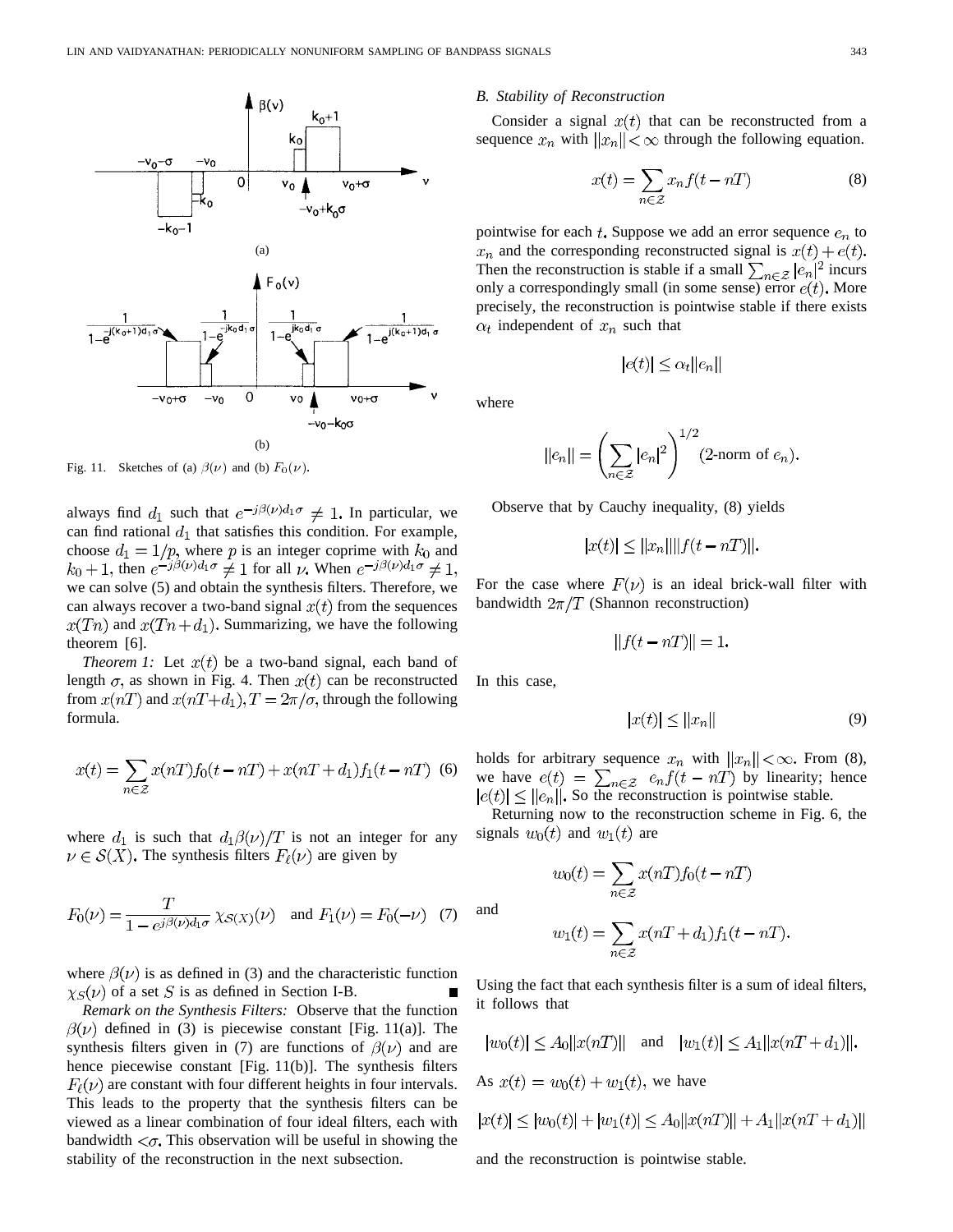

Fig. 12. Example 1. (a) Support of  $X(\nu)$ , (b) shifts of  $X_1(\nu)$ , (c) sketch of  $\beta(\nu)$ , and (d) sketch of  $\overline{F}_0(\nu)$ .

## III. PERIODICALLY NONUNIFORM SAMPLING OF LTH ORDER

The signals considered in [6] and [8] have two bands as shown Fig. 4; the frequency support is the union of two disjoint intervals. The two intervals (call them  $S_0$  and  $S_1$ ) have length  $\sigma$  and are therefore aliasfree  $(T)$  zones, where  $T = 2\pi/\sigma$ . In this section, we will generalize the results in [6] and [8] and show that  $S_0$  and  $S_1$  do not have to be intervals. As long as  $S_0$  and  $S_1$  are disjoint aliasfree  $(T)$  zones [i.e.,  $x(t)$  is  $U(T, 2)$   $x(t)$  can be recovered from PNS(2) samples. An example of  $U(T, 2)$  signal  $x(t)$  is shown in Fig. 12(a). We can verify that  $S_0$  and  $S_1$  as indicated in Fig. 12(a) are aliasfree(T) and  $x(t)$  is  $U(T, 2)$ , where  $T = 2\pi/\sigma$ .

In fact, we will show that reconstruction from PNS samples can be achieved for the more general  $U(T, L)$  signals, those whose frequency supports can be expressed as the union of L nonoverlapping aliasfree  $(T)$  sets. In this case, we use PNS sampling of Lth order  $[PNS(L)]$ . In the  $PNS(L)$  sampling of  $x(t)$ , there are L sets of samples,  $x(nT + d_0), x(nT + d_0)$  $d_1$ ,..., $x(nT + d_{L-1})$ . Referring to Fig. 7, the sampling period is  $T$  in each channel, and the average sampling period is  $T/L$ . As the total bandwidth of  $x(t)$  is  $L\sigma$ ; aliasing occurs in each channel. We will see that judicious choice of delays  $d_{\ell}$  and synthesis filters enable the reconstruction of  $x(t)$  from  $PNS(L)$  samples.

In the  $\ell$ th channel,  $y_{\ell}(t)$  contains samples  $x(nT+d_{\ell})$  and  $Y_{\ell}(\nu)$  consists of shifted versions of  $X(\nu)$ 

$$
Y_{\ell}(\nu) = \frac{1}{T} \sum_{k \in \mathcal{Z}} X(\nu - k\sigma) e^{-jkd_{\ell}\sigma}.
$$

By the  $U(T,L)$  nature of  $X(\nu)$ , we can partition the support of  $X(\nu)$  into L nonoverlapping aliasfree  $(T)$  sets,  $S_0, S_1, \dots, S_{L-1}$ . Define  $X_i(\nu)$  to be the part of  $X(\nu)$  on  $S_i$ , i.e.,  $X_i(\nu) = X(\nu)\chi_{S_i}(\nu)$ . Each  $X_i(\nu)$  is aliasfree(T); its shifted copies fill the whole frequency line upon sampling at a period  $T$ .

Consider only the frequencies on the set  $S_i$ . In addition to  $X_i(\nu)$ , the signal  $Y_\ell(\nu)$  contains  $L-1$  shifted copies, one from each  $X_m(\nu)$ , for  $m \neq i$ . Say these shifted copies are  $\{X_m(\nu)\}_{m\neq i}$  shifted, respectively, by  $\beta_1(\nu)\sigma, \beta_2(\nu)\sigma, \cdots, \beta_{L-1}(\nu)\sigma$ . Then,

$$
TY_{\ell}(\nu) = X_i(\nu) + X_0[\nu - \beta_1(\nu)\sigma]e^{-j\beta_1(\nu)d_{\ell}\sigma} + \cdots
$$
  
+ 
$$
X_{i-1}[\nu - \beta_i(\nu)\sigma]e^{-j\beta_i(\nu)d_{\ell}\sigma}
$$
  
+ 
$$
X_{i+1}[\nu - \beta_{i+1}(\nu)\sigma]e^{-j\beta_{i+1}(\nu)d_{\ell}\sigma} + \cdots
$$
  
+ 
$$
X_{L-1}[\nu - \beta_{L-1}(\nu)\sigma]e^{-j\beta_{L-1}(\nu)d_{\ell}\sigma}
$$

for  $\nu \in S_i$ . Because  $X_i(\nu)$  are nonoverlapping,  $Y_\ell(\nu)$  can be rewritten as

$$
Y_{\ell}(\nu) = \frac{1}{T} \left\{ X(\nu) + \sum_{i=1}^{L-1} X[\nu - \beta_i(\nu)\sigma] e^{-j\beta_i(\nu)d_{\ell}\sigma} \right\},
$$
  
for  $\nu \in \mathcal{S}(X)$ . (10)

Notice that the functions  $\beta_i(\nu)$  thus defined are piecewise constant over  $S(X)$  because  $S(X)$  is the union of finitely many intervals. Under mild conditions to be discussed below, there will exist a set of reconstruction filters  $\{F_{\ell}(\nu)\}\$  such that that aliasing terms  $X[\nu - \beta_i(\nu)\sigma]$  are cancelled and  $\hat{X}(v) = X(v)$  in Fig. 7. The details are given next.

*Lemma 3:* A  $U(T, L)$  signal  $x(t)$  can be recovered from its  $PNS(L)$  samples if the equation below has a solution for every  $\nu \in S(X)$ .

$$
\begin{pmatrix}\n1 & 1 & \cdots & 1 \\
e^{-j\beta_1(\nu)d_0\sigma} & e^{-j\beta_1(\nu)d_1\sigma} & \cdots & e^{-j\beta_1(\nu)d_{L-1}\sigma} \\
e^{-j\beta_2(\nu)d_0\sigma} & e^{-j\beta_2(\nu)d_1\sigma} & \cdots & e^{-j\beta_2(\nu)d_{L-1}\sigma} \\
\vdots & \vdots & \ddots & \vdots \\
e^{-j\beta_{L-1}(\nu)d_0\sigma} & e^{-j\beta_{L-1}(\nu)d_1\sigma} & \cdots & e^{-j\beta_{L-1}(\nu)d_{L-1}\sigma}\n\end{pmatrix}
$$
\n
$$
\cdot \begin{pmatrix}\nF_0(\nu) \\
F_1(\nu) \\
F_2(\nu) \\
\vdots \\
F_{L-1}(\nu)\n\end{pmatrix} = T \begin{pmatrix}\n1 \\
0 \\
0 \\
\vdots \\
0\n\end{pmatrix}.
$$
\n(11)

In particular, if the matrix  $A(\nu)$  is nonsingular, we can solve (11) and obtain the synthesis filters.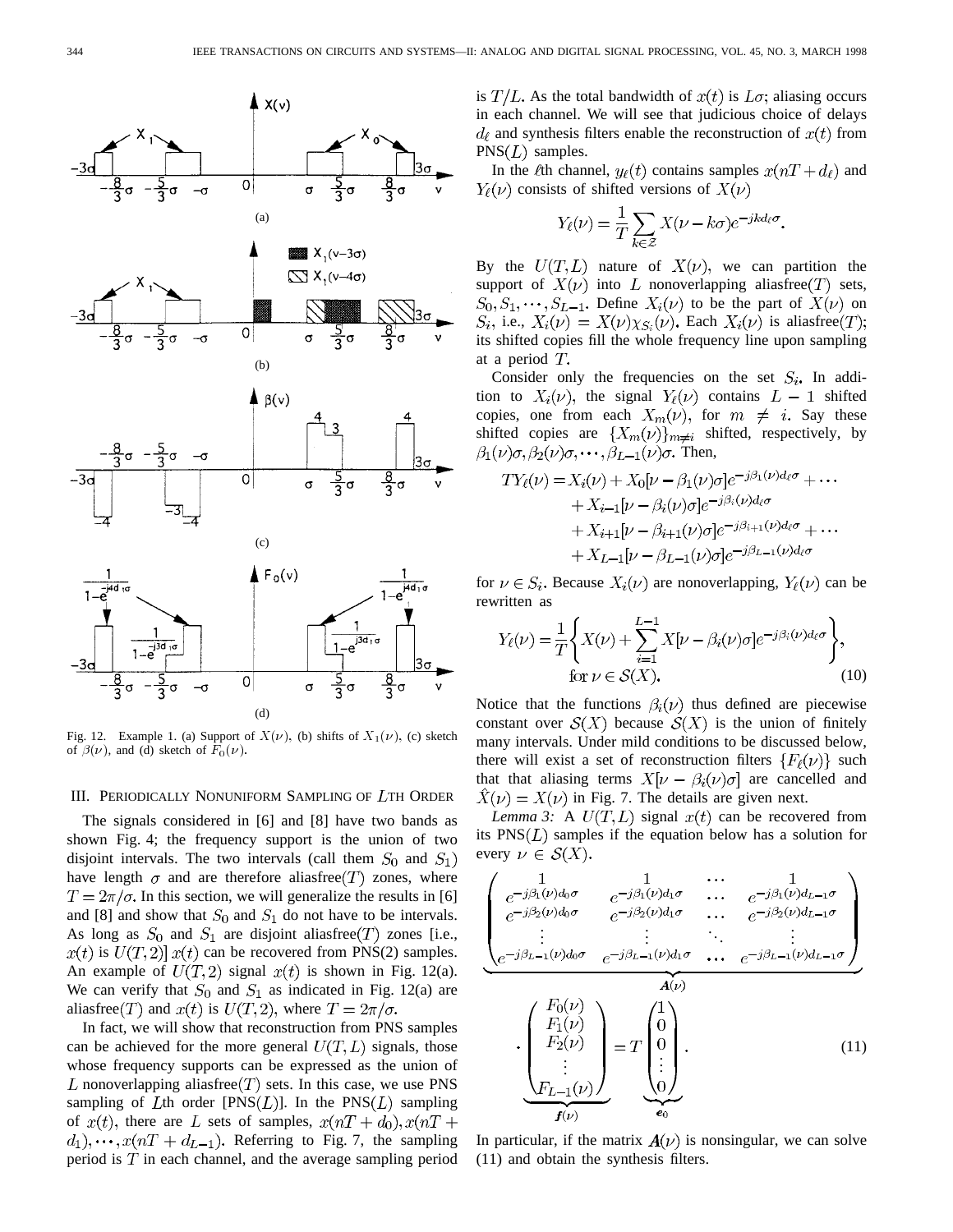*Proof of Lemma 3:* The recombined signal  $\hat{X}(\nu) = \sum_{\ell=0}^{L-1}$  $Y_{\ell}(\nu)F_{\ell}(\nu)$ , or

$$
\hat{X}(\nu) = \frac{1}{T} \sum_{\ell=0}^{L-1} F_{\ell}(\nu) \sum_{k \in \mathcal{Z}} X(\nu - k\sigma) e^{-jkd_{\ell}\sigma}.
$$

i) When  $\nu \notin S(X)$ : By the expression we have  $X(\nu) = X(\nu) = 0$ , if the synthesis filters  $F_{\ell}(\nu)$  are zero outside of support of  $X(\nu)$ .

ii) When  $\nu \in S(X)$ : We can use (10) to simplify the expression of  $\hat{X}(\nu)$ ,

$$
\begin{split} &T\hat{X}(\nu)\\ &=\sum_{\ell=0}^{L-1}F_{\ell}(\nu)\Bigg\{X(\nu)+\sum_{i=1}^{L-1}X[\nu-\beta_{i}(\nu)\sigma]e^{-j\beta_{i}(\nu)d_{\ell}\sigma}\Bigg\},\\ &\nu\in\mathcal{S}(X). \end{split}
$$

A rearrangement of the above expression gives us

$$
T\hat{X}(\nu) = X(\nu) \sum_{\ell=0}^{L-1} F_{\ell}(\nu) + \sum_{i=1}^{L-1} X[\nu - \beta_{i}(\nu)\sigma]
$$

$$
\cdot \sum_{\ell=0}^{L-1} F_{\ell}(\nu) e^{-j\beta_{i}(\nu)d_{\ell}\sigma}, \qquad \nu \in \mathcal{S}(X). \tag{12}
$$

We can make the following observations. For  $\nu \in S(X)$ , the reconstructed signal is free from aliasing error if for  $i = 1, 2, \dots, L-1$  and in which case  $\hat{X}(\nu)$  is simply  $(1/T)X(\nu)\sum_{\ell=0}^{L-1}F_{\ell}(\nu)$ .

Combining i) and ii), we can reconstruct  $x(t)$  successfully if the synthesis filters  $F_{\ell}(\nu)$ , for  $\ell = 0, 1, \dots, L-1$ , are nonzero only on the support of  $X(\nu)$  and if for  $\nu \in S(X)$  the synthesis filters satisfy

$$
\sum_{\ell=0}^{L-1} F_{\ell}(\nu) = T, \text{ and } \sum_{\ell=0}^{L-1} F_{\ell}(\nu) e^{-j\beta_i(\nu)d_{\ell}\sigma} = 0,
$$
  

$$
i = 1, 2, \cdots, L - 1.
$$
 (13)

These conditions can be written as the matrix form in  $(11)$ .

*Remarks:* If  $A(\nu)$  is nonsingular on the support of  $X(\nu)$ , the synthesis filters are unique on the support of  $X(\nu)$ . For  $\nu \notin S(X)$ , we can follow a procedure similar to that in Lemma 3 and show that for  $\nu \notin \mathcal{S}(X)$ ,

$$
\hat{X}(\nu) = X(\nu) = 0, \quad \text{if and only if } A'(\nu) f(\nu) = 0
$$

where  $A'(\nu)$  is nonsingular for all  $\nu \notin S(X)$  whenever  $A(\nu)$ is nonsingular for every frequency  $\nu$  on support of  $X(\nu)$ . Therefore, if  $A(\nu)$  is nonsingular on the support of  $X(\nu)$ [hence  $A'(\nu)$  is nonsingular for  $\nu \notin S(X)$ ], then the synthesis filters  $F_{\ell}(\nu)$  are necessarily zero for  $\nu \notin S(X)$ .

Notice that if we choose  $d_{\ell} = \ell d_1$ , for  $\ell = 0, 1, \dots, L - 1$ . Then  $A(\nu)$  becomes a Vandermonde matrix as shown in (14) at the bottom of the page. The condition for nonsingularity becomes much more tractable. More precisely, we have the following theorem.

*Theorem 2:* Consider a  $U(T, 2)$  signal  $x(t)$ . There always exist  $\{d_{\ell}\}_{\ell=0}^{L-1}$  and synthesis filters  $\{F_{\ell}(\nu)\}_{\ell=0}^{L-1}$  such that can be reconstructed from  $d_{L-1}$ ) and  $x(t) = \sum x(nT + d_{\ell})f_{\ell}(t - nT)$ . In particular, we can choose

$$
d_{\ell} = \ell d_1, \qquad \ell = 0, 1, \dots, L - 1
$$
  

$$
d_1 \beta_i(\nu)/T \quad \text{and} \quad d_1[\beta_i(\nu) - \beta_m(\nu)]/T,
$$
  

$$
i \neq m, \text{ are not integers for any } \nu \in \mathcal{S}(X). \quad (15)
$$

The existence of such  $d_1$  is guaranteed. In this case,  $A(\nu)$  is nonsingular and  $f(\nu) = [F_0(\nu) \cdots F_{L-1}(\nu)]^T$  is given by

$$
\boldsymbol{f}(\nu) = T\boldsymbol{A}(\nu)^{-1}\boldsymbol{e}_{0}\chi_{\mathcal{S}(X)}(\nu)
$$

where  $A(\nu)$  is as given in (14) and  $e_0 = \begin{bmatrix} 1 & 0 & \cdots & 0 \end{bmatrix}^T$ . Furthermore, in this case, the reconstruction is stable.

*Proof:* The condition for nonsingularity of the Vandermonde matrix in (14) is

$$
e^{-j\beta_i(\nu)d_1\sigma} \neq 1
$$
, and  $e^{-j\beta_i(\nu)d_1\sigma} \neq e^{-j\beta_m(\nu)d_1\sigma}$ ,  $i \neq m$ .

This can be rewritten as (15). The nonoverlapping property among  $X_i(\nu)$  implies that  $\beta_i(\nu) - \beta_m(\nu) \neq 0$ , whenever  $i \neq m$ . On the other hand, the support of  $X(\nu)$  consists of finitely many intervals;  $\beta_i(\nu)$  and  $\beta_i(\nu) - \beta_m(\nu)$  can take on only finitely many integer values. So we can always find rational  $d_1$  that satisfies (15). For a chosen  $d_1$ , solving (11) gives us the solutions of the synthesis filters  $F_{\ell}(\nu)$ , which are functions of  $\beta_i(\nu)$ . The piecewise constant property of  $\beta_i(\nu)$  implies that  $F_{\ell}(\nu)$  are also piecewise constant and can be viewed as a linear combination of some ideal brick-wall filters. Therefore, following the reasoning in Section II-B, we conclude that the reconstruction of  $x(t)$  from its PNS(L) samples is stable.

- *Remarks:*
- 1) Under the assumption that  $S(X)$  is the union of L nonoverlapping aliasfree  $(T)$  zones,  $\beta_i(\nu)$  is unique for any frequency  $\nu$ . Because  $S_i$  are now union of intervals,  $\beta_i(\nu)$  could take on more than four values, which is the case for two-band signals. The number of intervals contained in  $S_i$  is finite and so is the number of values  $\beta_i(\nu)$  can assume.
- 2) We only address the class of signals whose supports are the union of  $L$  nonoverlapping aliasfree  $(T)$  zones. In this case, the signals have total bandwidth  $L_{\sigma}$ , For a signal  $X(\nu)$  whose support is the union of L overlapping

$$
\mathbf{A}(\nu) = \begin{bmatrix} 1 & 1 & 1 & \cdots & 1 \\ 1 & e^{-j\beta_1(\nu)d_1\sigma} & e^{-j2\beta_1(\nu)d_1\sigma} & \cdots & e^{-j(L-1)\beta_1(\nu)d_1\sigma} \\ 1 & e^{-j\beta_2(\nu)d_1\sigma} & e^{-j2\beta_2(\nu)d_1\sigma} & \cdots & e^{-j(L-1)\beta_2(\nu)d_1\sigma} \\ \vdots & \vdots & \ddots & \vdots \\ 1 & e^{-j\beta_{L-1}(\nu)d_1\sigma} & e^{-j2\beta_{L-1}(\nu)d_1\sigma} & \cdots & e^{-j(L-1)\beta_{L-1}(\nu)d_1\sigma} \end{bmatrix}
$$
(14)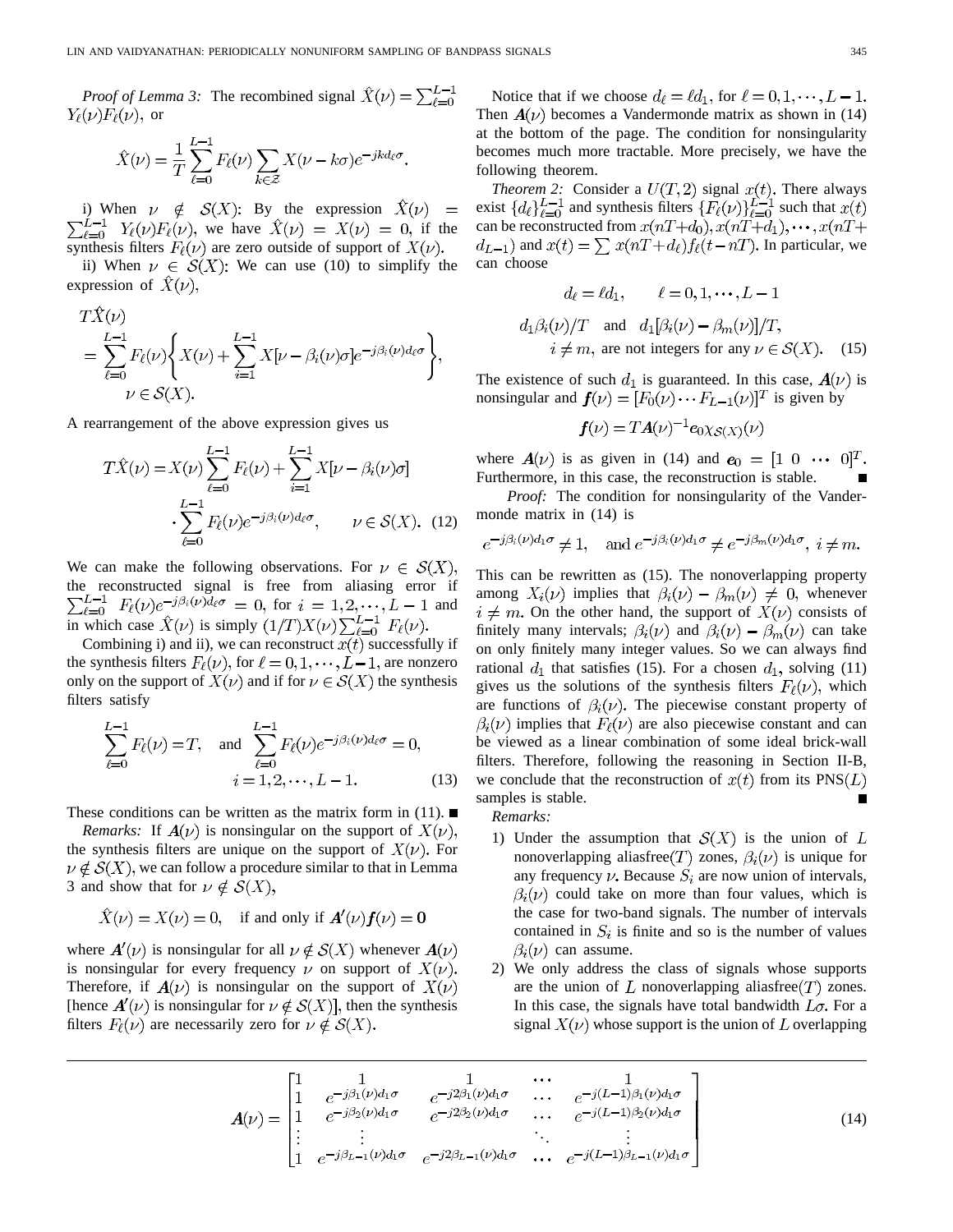

Fig. 13. Band-limited aliasfree(M)signal with total bandwidth  $2\pi/M$ .

aliasfree  $(T)$  zones, the actual total bandwidth could be  $\leq L\sigma$ . In this case, we can always add to  $\mathcal{S}(X)$  some hypothetical region to make it the union of  $L$  nonoverlapping aliasfree  $(T)$  zones, and the above theorem can be applied.

3) *Stability of Reconstruction*. The synthesis filters  $F_{\ell}(\nu)$ are nonzero only on  $\mathcal{S}(X)$  according to (7). On  $\mathcal{S}(X)$ they are functions of  $\beta_i(\nu)$  and are hence piecewise constant. Much like the two-band case in the previous section, the synthesis filters  $F_{\ell}(\nu)$  can be regarded as a linear combination of some ideal brick-wall filters; the argument for stability of reconstruction in two-band case continues to hold for the  $U(T, L)$  class.

*Example 1:* Consider the  $U(T, 2)$  signal  $X(\nu)$  shown in Fig. 12(a). For  $L = 2$ , there is only one beta function  $\beta(\nu)$ . The shifted versions of  $X_1(\nu)$  are as shown in Fig. 12(b), which shows that  $X_1(\nu - 3\sigma)$  and  $X_1(\nu - 4\sigma)$  overlap with  $X_0(\nu)$ . In the interval where  $X_1(\nu-3\sigma)$  overlaps with  $X_0(\nu)$ , the value of  $\beta(\nu)$  is 3 and in the interval where  $X_1(\nu - 4\sigma)$ overlaps with  $X_0(\nu)$ , the value of  $\beta(\nu)$  is 4. A sketch of  $\beta(\nu)$ is given in Fig. 12(c). In this case,  $\beta(\nu)$  is a piecewise constant function with constant values in six intervals. For successful reconstruction of  $x(t)$  from  $x(Tn)$  and  $x(Tn+d_1)$ , the value of  $d_1$  should be such that  $d_1\beta(\nu)/T$  is not an integer for any  $\nu \in S(X)$ . As  $\beta(\nu)$  assumes four values  $\pm 3$  and  $\pm 4, d_1$ can be any real number other than  $nT/3$  and  $nT/4$ , where  $n$  is any integer. For example,  $d_1$  can be any number in the interval  $(0, T/4)$ . The synthesis filter  $F_0(\nu)$ , for the choice  $d_1 = T/5$ , is as sketched in Fig. 12(d). The other synthesis filter  $F_1(\nu) = F_0(-\nu)$ .

*Discrete Time Case:* If a discrete time signal  $x(n)$  has Fourier transform  $X(\omega)$  restricted to the intervals shown in Fig. 13, we can decimate  $x(n)$  by M without creating aliasing. This idea is routinely used in cosine modulated filter banks [19]. But if the bands are not located at integer multiple of  $\pi/M$ , we need to use periodically nonuniform sampling techniques. In the discrete time case, decimation of a signal by an integer  $M$  is equivalent to retaining the first polyphase component of that signal; in a periodically nonuniform sampling of Lth order (Fig. 8), the  $L$  sets of samples are the  $d_0$ th,  $d_1$ th,  $\cdots$ ,  $d_{L-1}$ th polyphase components. Similar to the continuous time case, aliasfree  $(M)$  property for discrete time sequences and aliasfree $(M)$  zones can be defined. We use  $U(M, L)$  to denote the class of signals whose frequency supports are the union of  $L$  nonoverlapping aliasfree  $(M)$  zones. Note that in Fig. 8, the total data is  $L/M$ times the original input; the nonuniform sampling scheme makes sense only for  $L < M$ . In the 1-D continuous time case, we saw that the class  $U(T, L)$  allows reconstruction from  $PNS(L)$  samples. Generalizations to the 1-D discrete time case follow fairly routinely. However, such generalizations fail in



Fig. 14. Lattice of  $T$ 

the 2-D discrete time case, which will be discussed in Section V.

# IV. TWO-DIMENSIONAL CONTINUOUS TIME UNIFORN AND PERIODICALLY NONUNIFORM SAMPLING

For 2-D signals, aliasfree  $(T)$  property and aliasfree  $(T)$ zones can be defined as in the one-dimensional (1-D) case. But now the sampling period is a  $2 \times 2$  nonsingular matrix  $T$  and the samples are located on the lattice defined by  $T$ , i.e., located at  $Tn$  for all integer vectors  $n$ . For example, the lattice of

$$
T = \begin{bmatrix} 1 & 0 \\ 0.5 & 2 \end{bmatrix}
$$

is as shown in Fig. 14. A 2-D signal  $x(t)$  is called aliasfree(T) if the sampling of  $x(t)$  with matrix T does not create aliasing. In this case, the support of  $X(\nu)$  [Fourier transform of  $x(t)$ ] is called an aliasfree  $T$  zone or aliasfree  $T$  set.

As mentioned in Section I, the sampling theorem for twoband signals is well known: a two-band signal  $x(t)$  with total bandwidth  $\Theta$  (Fig. 4) allows reconstruction from uniform samples  $x[(2\pi/\Theta)n]$  if band edge  $\nu_0$  is a integer multiple of  $\Theta/2$ . A two-dimensional (2-D) extension of two-band signals is the class of two-parallelogram (*Two-P*) signals [18]. A signal  $X(\nu)$  is called *Two-P* if its support consists of two identical parallelograms, e.g., as shown in Fig. 15. We derive in Section IV-A a sampling theorem for the *Two-P* class parallel to that for 1-D two-band signals. When reconstruction from uniform samples fails, we then seek reconstruction from periodically nonuniform samples, analogous to Section III. In Section IV-B, we present a periodically nonuniform sampling theorem for the more general class  $U(T, L)$ , which is the collection of signals whose frequency supports are the union of L aliasfree  $(T)$  sets. The *Two-P* class is, by definition, a subclass of  $U(T, 2)$ .

### *A. Sampling Theorem for Continuous Time Two-P Signals*

Recall that the key issue in the 1-D bandpass sampling theorem is to sample at the critical sampling rate without creating aliasing, so that we can reconstruct the original signal from samples. The sampling rate represents how fast the samples are acquired or how densely located the samples are. The second meaning in the 2-D case is represented by the quantity called *sampling density*. The sampling density  $\rho$  for a sampling matrix  $\boldsymbol{T}$  is

$$
\rho = \frac{1}{|T|}.
$$

Consider a *Two-P* signal  $x(t)$  (as shown in Fig. 15) whose two parallelograms are shifted versions of  $SPD(\pi N^{-T}),$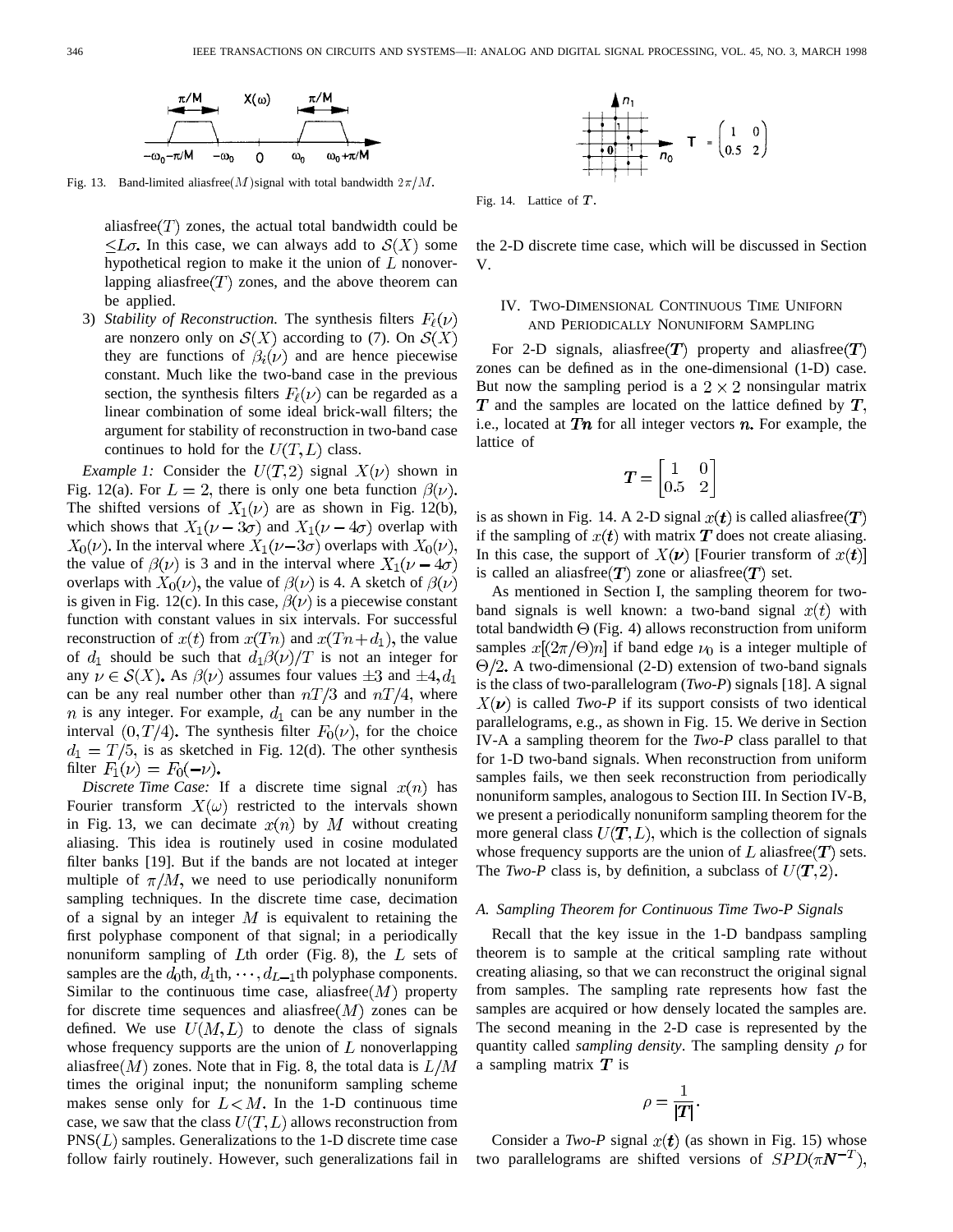

Fig. 15. Typical support of a two-parallelogram signal.

where the symmetric parallelepiped  $SPD(V)$  of a matrix V is the set

$$
SPD(V) = \{ \textbf{Vx}, \textbf{x} \in [-1, 1)^2 \}.
$$

For a one-parallelogram signal with frequency support  $SPD(\pi N^{-T})$ , the critical sampling density is  $1/|N|$ . The area of the support of  $X(\nu)$  is twice that of  $SPD(\pi N^{-T})$ ; the critical sampling density for  $X(\nu)$  is  $2/|N|$ . So the sampling theorem to be established for the *Two-P* class is a necessary and sufficient condition such that  $x(t)$  allows critical alias free sampling, i.e.,  $x(t)$  can be reconstructed from  $x(Tt)$ , where **T** is some  $2 \times 2$  matrix with  $|T| = |N|/2$ . The 1-D sampling theorem for two-band signals hints that the two parallelograms in the support of  $X(\nu)$  should be somehow properly located. The details of this are given in the following theorem.

*Theorem 3:* Let  $x(t)$  be a continuous time *Two-P* signal and let the support of  $X(\nu)$  be the union of two parallelograms described by  $v_0 + SPD(\pi N^{-T})$  and  $-v_0 + SPD(\pi N^{-T})$ . Define  $r_0 = N^T \nu_0 / \pi$ . Then  $x(t)$  is aliasfree  $(T)$  for some matrix T satisfying  $|T| = |N|/2$  if and only if the following is true: *the vector*  $r_0$  *has at least one nonzero integer element.* 

*Proof of Theorem 3: (Necessity of the condition.)* Recall that when we sample a signal  $x(t)$  using a sampling matrix  $T$ , the Fourier transform of the output is

$$
\frac{1}{|T|} \sum_{\mathbf{k} \in \mathcal{Z}^2} \hat{X}_{\mathbf{k}}(\nu), \quad \text{where } \hat{X}_{\mathbf{k}}(\nu) = X(T^{-T}\nu - 2\pi T^{-T}\mathbf{k})
$$

which consists of shifted and expanded versions of  $X(\nu)$ . The expanded version  $X_k(\nu)$  consists of two identical parallelograms that are shifted versions of  $SPD(\pi L^{-T})$ , where  $L = T^{-1}N$ . If  $|T| = |N|/2$ , the frequency plane will be filled by  $\hat{X}_{k}(\nu)$ . So if  $x(t)$  is aliasfree  $(T)$ , the frequency plane is tiled by the parallelogram of  $SPD(\pi L^{-T})$ .

For convenience, we normalize the frequency plane by  $2\pi L^{-T}$ ; the new axes  $\mu_0$  and  $\mu_1$  are the two entries of  $\mu =$  $2\pi L^{-T}\nu$ . After normalization, the support of  $\hat{X}_{k}(\mu)$  appears as the union of two squares (Fig. 16), denoted by  $S$  and  $S'$ , with  $S = -r_0/2 + SPD(0.5I)$  and  $S' = r_0/2 + SPD(0.5I)$ and the relative position of  $S$  and  $S'$  is described by the vector  $r_0$ . So if the original frequency plane is tiled by the parallelogram of  $SPD(\pi L^{-T})$ , the new normalized plane is tiled by the unit squares of  $SPD(0.5I)$ . Observe that in a square tiling, we can always find at least one set of parallel lines (Fig. 17) and all the cells are bounded by these lines. For example, in the tiling of Fig. 17(a), we can observe one set of parallel lines and all the squares are bounded by the horizontal



Fig. 16. Support of a two-parallelogram signal  $X(\nu)$  with normalized axes.



Fig. 17. Square tiling with (a) horizontal lines and (b) vertical lines.

lines (horizontal square tiling). In the tiling of Fig. 17(b), however, we can observe vertical lines, and the squares are bounded by these vertical lines (vertical square tiling). Notice that in a horizontal tiling, any two unit squares have integer vertical distance, whereas in a vertical tiling, any two cells have integer horizontal distance. So the passbands  $S$  and  $S'$ , being two cells in a horizontal or vertical tiling, have integer horizontal or vertical distance. As  $S$  and  $S'$  are separated by  $r_0$ , the vector  $r_0$  must have one integer element. When  $r_0$  has one zero element, say  $[r_0]_0 = 0$ , the squares S and S' are confined to the same two vertical parallel lines–vertical tiling. So the vertical distance between  $S$  and  $S'$  is necessarily an integer as well, i.e.,  $[r_0]_1$  is also an integer. Therefore  $r_0$  must have at least one nonzero element.

*Sufficiency of the Condition:* To show the condition is sufficient, we will construct a sampling matrix  $T = NL^{-1}$  with  $|L| = 2$  such that  $x(t)$  is aliasfree  $T$ ). In particular, the following L can be used for i) when  $[r_0]_0$  is a nonzero integer and ii) when  $[r_0]_1$  is a nonzero integer:

i) 
$$
L = \begin{bmatrix} 1 & ([r_0]_1 - 1)/[r_0]_0 \\ 0 & 2 \end{bmatrix}
$$
  
ii) 
$$
L = \begin{bmatrix} 2 & 0 \\ ([r_0]_0 - 1)/[r_0]_1 & 1 \end{bmatrix}.
$$
 (16)

It can be verified that corresponding to these two choices, shifts of  $S$  constitute the patterns in Fig. 18(a) and (b). It can be further verified that the blank space left will be filled by the shifts of  $S'$  when  $L$  is given above. That is, the shifts of S and S' are interlaced perfectly; and  $x(t)$  is aliasfree(T).

*Remark:* The preceding theorem shows that the relative positions of the two parallelograms determines whether a *Two-*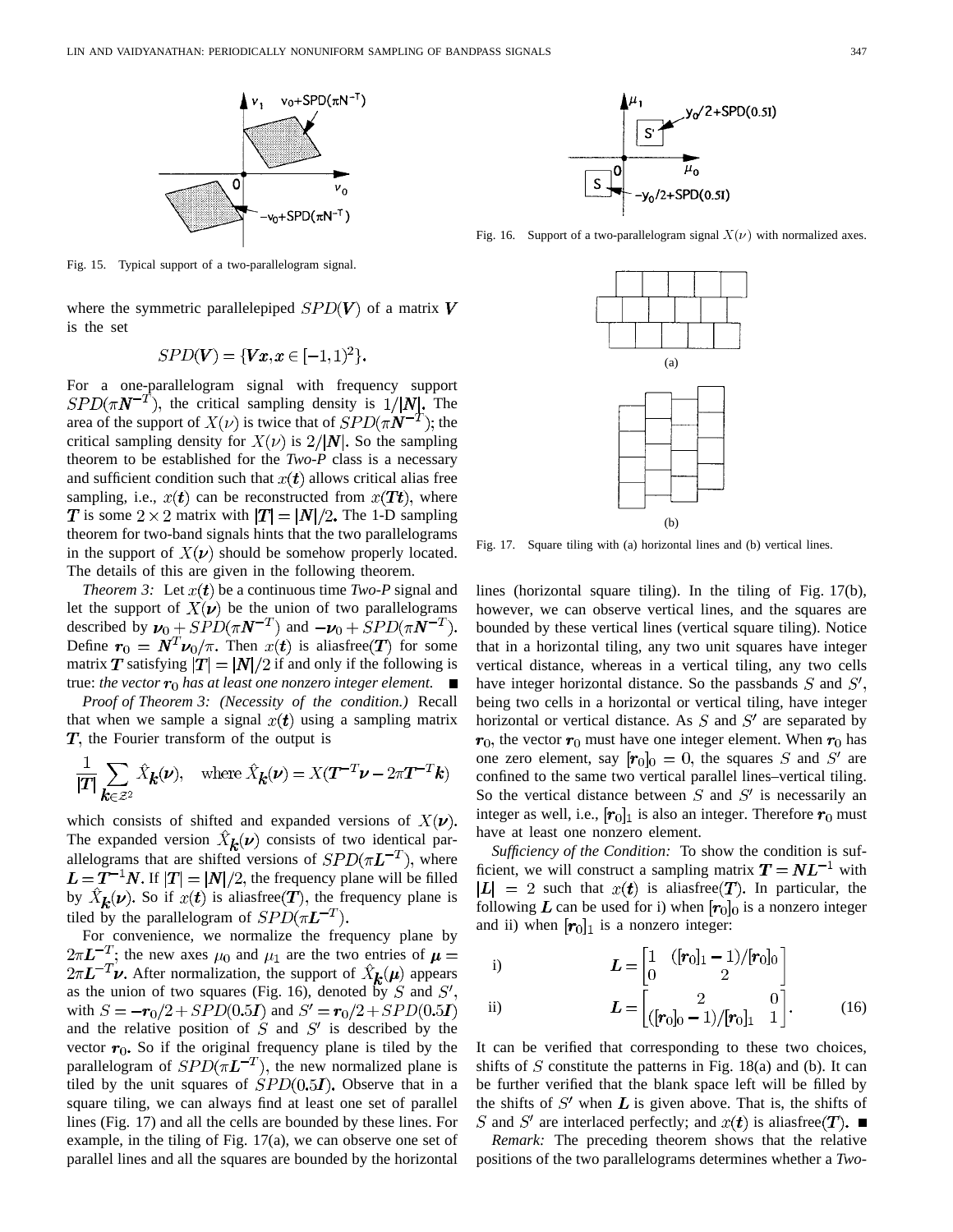

Fig. 18. The patterns formed by  $S$  and its shifts corresponding to the two cases of  $L$  in (15).

*P* signal  $x(t)$  can be recovered from  $x(Tt)$  for some matrix **T** with  $|T| = |N|/2$ . However, for a given matrix **T** with  $|T| = |N|/2$ , whether  $x(t)$  is aliasfree  $T$  depends not only on the relative positions of two parallelograms, but also on the shape of the parallelograms. In particular, it can be shown that  $L = T^{-1}N$  must have one integer column vector. This situation does not arise in the previous 1-D case because in 1-D shapes are not involved.

#### *B. Periodically Nonuniform Sampling and Reconstruction*

In this subsection we will show that 2-D  $U(T, L)$  signals can be recovered from samples obtained through  $L$ th-order periodically nonuniform sampling, i.e., samples at  $\{Tn+d_0\}$ ,  $\{Tn+d$  $d_1$ ,  $\dots$ ,  $\{Tn+d_{L-1}\}\$ . A sampling and reconstruction theorem similar to that derived in the previous section for 1-D  $U(T,L)$ signals will be developed.

In each channel,  $y_{\ell}(\mathbf{t})$  contains samples  $x(\mathbf{n}T + \mathbf{d}_{\ell})$ , and  $Y_{\ell}(\nu)$  consists of shifted versions of  $X(\nu)$ ,

$$
Y_{\ell}(\nu) = \frac{1}{|T|} \sum_{\mathbf{k} \in \mathcal{Z}^2} X(\nu - 2\pi T^{-T} \mathbf{k}) e^{-j2\pi \mathbf{k}^T T^{-1} \mathbf{d}_{\ell}}.
$$

Since  $x(t)$  is  $U(T, L)$ , similar to the 1-D case,  $Y_{\ell}(\nu)$  can be written as the sum of  $X(\nu)$  and  $L-1$  shifted copies of  $X(\nu)$ . Denoting these shifted copies by  $X[\nu - \beta_i(\nu)\sigma]$ , for  $i = 1, 2, \dots, L-1$ , we have (17), shown at the bottom of the page. By imitating the procedures in the proof of Lemma 3, the following lemma can be shown.

*Lemma 4:* A 2-D  $U(T, L)$  signal  $x(t)$  can be reconstructed from  $x(Tn+d_0), x(Tn+d_1), \dots, x(Tn+d_{L-1})$  if and only if the equation below has a solution for every  $\mathbf{v} \in \mathcal{S}(X)$ .

$$
\mathbf{A}(\mathbf{\nu})[F_0(\mathbf{\nu}) \quad F_1(\mathbf{\nu}) \quad \cdots \quad F_{L-1}(\mathbf{\nu})]^T = [T \quad 0 \quad 0 \quad \cdots \quad 0]^T
$$
\n(18)

where the  $L \times L$  matrix  $A(\nu)$  is given by (19), shown at the bottom of the page. If  $A(\nu)$  is nonsingular for all  $\nu \in S(X)$ , we can solve (18) and obtain the synthesis filters.

Observe that the choice

$$
\boldsymbol{d}_{\ell} = \ell \boldsymbol{d}_1, \qquad \ell = 0, 1, \cdots, L-1
$$

leads to a Vandermonde  $A(\nu)$  for all  $\nu \in S(X)$ . If, furthermore, there exists  $d_1$  such that  $A(\nu)$  is nonsingular, then we can always reconstruct  $U(T, L)$  signals from PNS samples. The existence of such  $d_1$  is guaranteed as to be shown in the theorem to follow.

*Theorem 4:* A 2-D  $U(T, L)$  signal  $x(t)$  can be reconstructed from PNS samples  $x(Tn + d_0), x(Tn +$  $d_1), \cdots, x(Tn + d_{L-1}).$ 

*Proof:* This will be done in two steps. We first show that nonsingularity of  $A(\nu)$  is assured if  $d_1$  is such that

$$
\pmb{\beta}_i^T(\pmb{\nu}) \pmb{T}^{-1} \pmb{d}_1 \neq \text{integer}
$$

and

$$
[\beta_i^T(\nu) - \beta_m^T(\nu)]T^{-1}\mathbf{d}_1 \neq \text{integer}, \quad \text{for } i \neq m. \quad (20)
$$

Then we show that there always exists such  $d_1$ .

i) The matrix  $A(\nu)$  is nonsingular if

$$
e^{-j2\pi\boldsymbol{\beta}_i^T(\boldsymbol{\nu})\boldsymbol{T}^{-1}\boldsymbol{d}_1} \neq 1
$$

and

$$
e^{-j2\pi\pmb{\beta}_i^T(\pmb{\nu})\pmb{T^{-1}}\pmb{d}_1} \neq e^{-j2\pi\pmb{\beta}_m^T(\pmb{\nu})\pmb{T^{-1}}\pmb{d}_1}, \quad \text{for } i \neq m.
$$

This condition can be rewritten as (20).

ii) Because  $\beta_i(\nu)$  assumes values from a finite collection of integer vectors, the total number of distinct vectors represented by  $\beta_i^T(\nu)T^{-1}$ , for  $i=1,\cdots,L-1$  and  $[\beta_i^T(\nu)-\beta_m^T(\nu)]T^{-1}$ ,

$$
Y_{\ell}(\nu) = \frac{1}{|T|} \left\{ X(\nu) + \sum_{i=1}^{L-1} X[\nu - 2\pi T^{-T} \beta_i(\nu)] e^{-j2\pi \beta_i(\nu)^T T^{-1} d_{\ell}} \right\}, \quad \text{for } \nu \in \mathcal{S}(X). \tag{17}
$$

$$
A(\nu) = \begin{bmatrix} 1 & 1 & \cdots & 1 \\ e^{-j2\pi\beta_1^T(\nu)T^{-1}d_0} & e^{-j2\pi\beta_1^T(\nu)T^{-1}d_1} & \cdots & e^{-j2\pi\beta_1^T(\nu)T^{-1}d_{L-1}} \\ e^{-j2\pi\beta_2^T(\nu)T^{-1}d_0} & e^{-j2\pi\beta_2^T(\nu)T^{-1}d_1} & \cdots & e^{-j2\pi\beta_2^T(\nu)T^{-1}d_{L-1}} \\ \vdots & \vdots & \ddots & \vdots \\ e^{-j2\pi\beta_{L-1}^T(\nu)T^{-1}d_0} & e^{-j2\pi\beta_{L-1}^T(\nu)T^{-1}d_1} & \cdots & e^{-j2\pi\beta_{L-1}^T(\nu)T^{-1}d_{L-1}} \end{bmatrix}
$$
(19)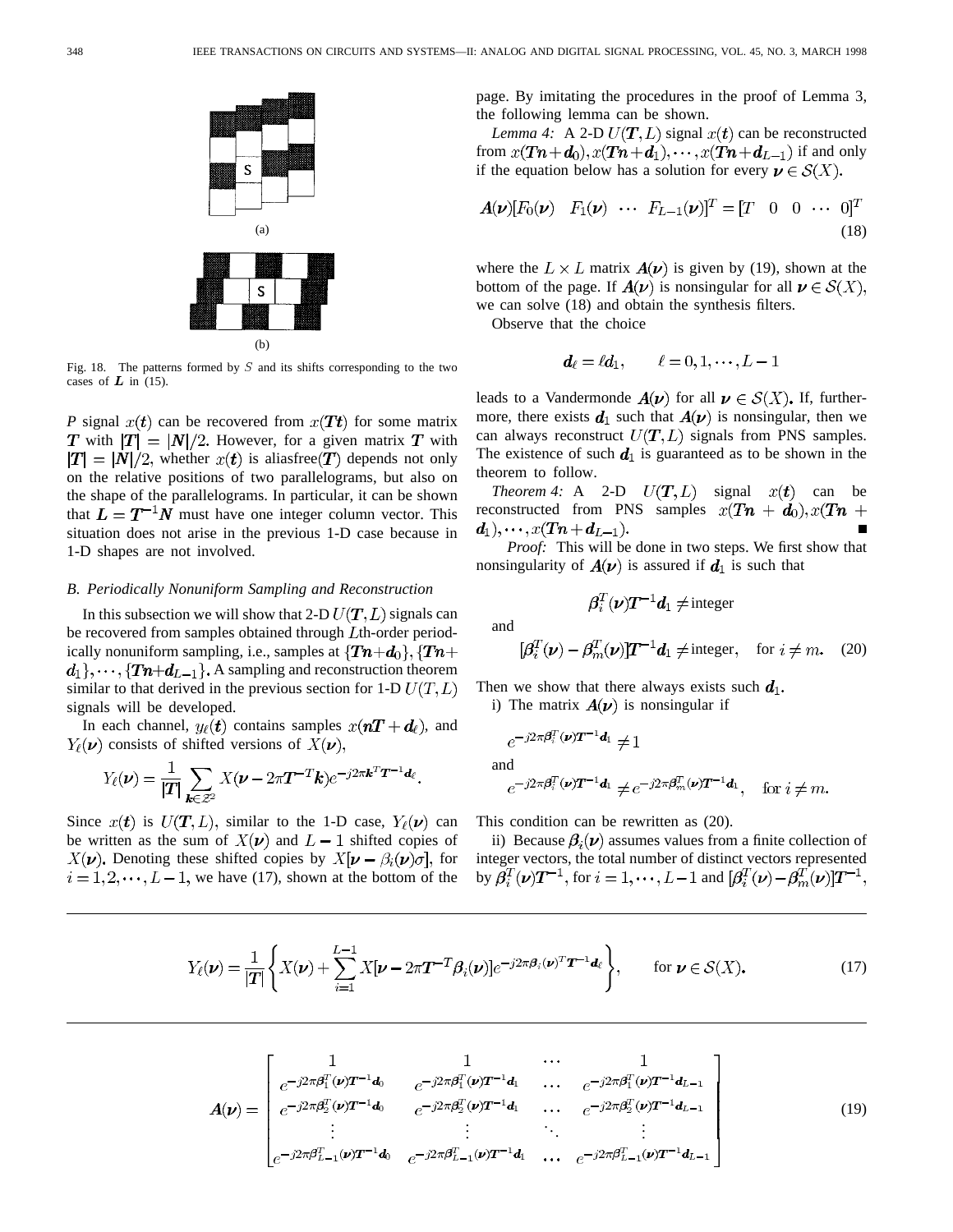

Fig. 19. An illustration pertaining to the proof of Theorem 5.

for  $i \neq m$  is finite, say N. Let us call these distinct N vectors  $\alpha_i$ ,  $i = 1, 2, \dots, N$ . The conditions in (20) can be rewritten as

$$
[\alpha_i]_0[d_1]_0 + [\alpha_i]_1[d_1]_1 \neq \text{integer}, \quad \text{for } i = 1, 2, \cdots, N. (21)
$$

If we draw a graph with  $[d_1]_0$  and  $[d_1]_1$  as the two axes, for each *i* the equation  $[\alpha_i]_0 [d_1]_0 + [\alpha_i]_1 [d_1]_1$  = integer represents a set of parallel lines. Equation (21) says that the points on these lines are not permitted. We have  $N$  sets of such parallel lines. For example, let  $N = 2$ . Then there are two sets of parallel lines (Fig. 19) and only the points on the lines are not permitted. We can, therefore, always find  $d_1$  that is not on these lines, i.e., satisfies (20).

With a nonsingular  $A(\nu)$ , the synthesis filters can be uniquely determined from (18). П

# V. TWO-DIMENSIONAL DISCRETE TIME SAMPLING AND RECONSTRUCTION

In the 2-D discrete time case, aliasfree  $(M)$  property, aliasfree  $(M)$  zone and  $U(M,L)$  can be defined in the same manner, where M is now a  $2 \times 2$  nonsingular integer matrix. In Section IV, we developed the sampling theorem for continuous time *Two-P* signals (Section IV-A). The discrete time counterpart of this theorem can be found in [19]. In this section, we consider the reconstruction of 2-D discrete time  $U(M,L)$  class from  $PNS(L)$  samples. In the 1-D case, the discrete time results completely parallel that in the continuous time. However, the situation is quite different in the 2-D case. A 2-D discrete time  $U(M, L)$  signal  $x(n)$  cannot always be reconstructed from  $L$  of its polyphase components. An example of such  $x(n)$  will be presented.

Following similar procedures as in previous sections, the following lemma for reconstructing  $U(M, L)$  signals can be established.

*Lemma 5:* A 2-D discrete time  $U(M, L)$  signal  $x(n)$  can be recovered from  $L$  of its polyphase components if and only if the following equation has a solution for every  $\omega \in \mathcal{S}(X)$ as shown (22), shown at the bottom of the page.

In the 1-D case, we can always choose  $d_{\ell}$  such that  $A(\omega)$ is a nonsingular Vandermonde matrix for every  $\omega \in \mathcal{S}(X)$ . However, it is not always possible to do so in the 2-D case. In fact, the above equation may not have a solution for some  $\omega \in \mathcal{S}(X)$ , in which case  $x(n)$  cannot be reconstructed from  $L$  of its polyphase components. To explain this, we take a closer look at  $A(\omega)$ .

*The matrices*  $\mathbf{A}(\omega)$  *and*  $\mathbf{W}^{(g)}$ : It can be verified that the matrix  $A(\omega)$  above is an  $L \times L$  submatrix of a matrix  $W^{(g)}$ . called the generalized DFT matrix, possibly with some row and column exchanges. The matrix  $W^{(g)}$  is of dimensions  $|\mathbf{M}| \times |\mathbf{M}|$  and the elements of  $\mathbf{W}^{(g)}$  are given by

$$
[\boldsymbol{W}^{(g)}]_{\text{in}} = e^{-j2\pi\boldsymbol{k}_i^T\boldsymbol{M}^{-1}\boldsymbol{m}_n}, \quad \boldsymbol{m}_n \in \mathcal{N}(\boldsymbol{M}), \boldsymbol{k}_i \in \mathcal{N}(\boldsymbol{M}^T)
$$

where the notation  $\mathcal{N}(M)$  denotes the set of integer vectors of the form  $\boldsymbol{M}\boldsymbol{x}, \boldsymbol{x} \in [0, 1)^2$ . Let  $\Lambda$  be the Smith form of  $\boldsymbol{M}$  [14],

$$
\Lambda = \begin{bmatrix} \lambda_0 & 0 \\ 0 & \lambda_1 \end{bmatrix}.
$$

When  $m_n$  and  $k_i$  are properly ordered, it can be verified that  $W^{(g)} = W_{\lambda_0} \otimes W_{\lambda_1}$ , where  $W_{\lambda}$  denotes a  $\lambda \times \lambda$  DFT matrix given by

$$
[W_{\lambda}]_{mn} = e^{-j(2\pi/\lambda)mn}, \qquad 0 \le m, n < \lambda. \tag{23}
$$

The notation  $\otimes$  denotes the Kronecker product. The Kronecker product of two matrices  $\boldsymbol{A}$  and  $\boldsymbol{B}$  is defined as

$$
\underbrace{A}_{I \times K} \otimes \underbrace{B}_{J \times L} = \underbrace{\begin{bmatrix} a_{0,0}B & \cdots & a_{0,K-1}B \\ \vdots & \cdots & \vdots \\ a_{I-1,0}B & \cdots & a_{I-1,K-1}B \end{bmatrix}}_{IJ \times KL}.
$$

Although DFT matrices are Vandermonde,  $W^{(g)}$  is not Vandermonde in general and neither are its  $L \times L$  submatrices obtained by retaining the first  $L$  columns and some  $L$  rows. The natural question to ask next is whether a particular set of  $\{d_\ell\}$  will make  $A(\omega)$  nonsingular for all  $\omega \in S(X)$ . In terms of the generalized DFT matrix  $W^{(g)}$ , the question can be recast as follows: can we find L columns of  $W^{(g)}$ such that for arbitrarily chosen L rows of  $W^{(g)}$ , the resulting submatrix is always nonsingular? The answer is, unfortunately, no. Although for every frequency  $\omega_1 \in S(X)$ , there always exist  $\{d_{\ell}\}\$  such that  $A(\omega_1)$  is nonsingular. The same  $d_{\ell}$  may

$$
\begin{bmatrix}\n1 & \cdots & 1 \\
e^{-j2\pi\beta_{1}^{T}(\omega)M^{-1}d_{0}} & e^{-j2\pi\beta_{1}^{T}(\omega)M^{-1}d_{1}} & \cdots & e^{-j2\pi\beta_{1}^{T}(\omega)M^{-1}d_{L-1}} \\
e^{-j2\pi\beta_{2}^{T}(\omega)M^{-1}d_{0}} & e^{-j2\pi\beta_{2}^{T}(\omega)M^{-1}d_{1}} & \cdots & e^{-j2\pi\beta_{2}^{T}(\omega)M^{-1}d_{L-1}} \\
\vdots & \vdots & \ddots & \vdots \\
e^{-j2\pi\beta_{L-1}^{T}(\omega)M^{-1}d_{0}} & e^{-j2\pi\beta_{L-1}^{T}(\omega)M^{-1}d_{1}} & \cdots & e^{-j2\pi\beta_{L-1}^{T}(\omega)M^{-1}d_{L-1}}\n\end{bmatrix}\n\begin{bmatrix}\nF_{0}(\omega) \\
F_{1}(\omega) \\
F_{2}(\omega) \\
\vdots \\
F_{L-1}(\omega)\n\end{bmatrix} = |M|\n\begin{bmatrix}\n1 \\
0 \\
0 \\
\vdots \\
0\n\end{bmatrix}
$$
\n(22)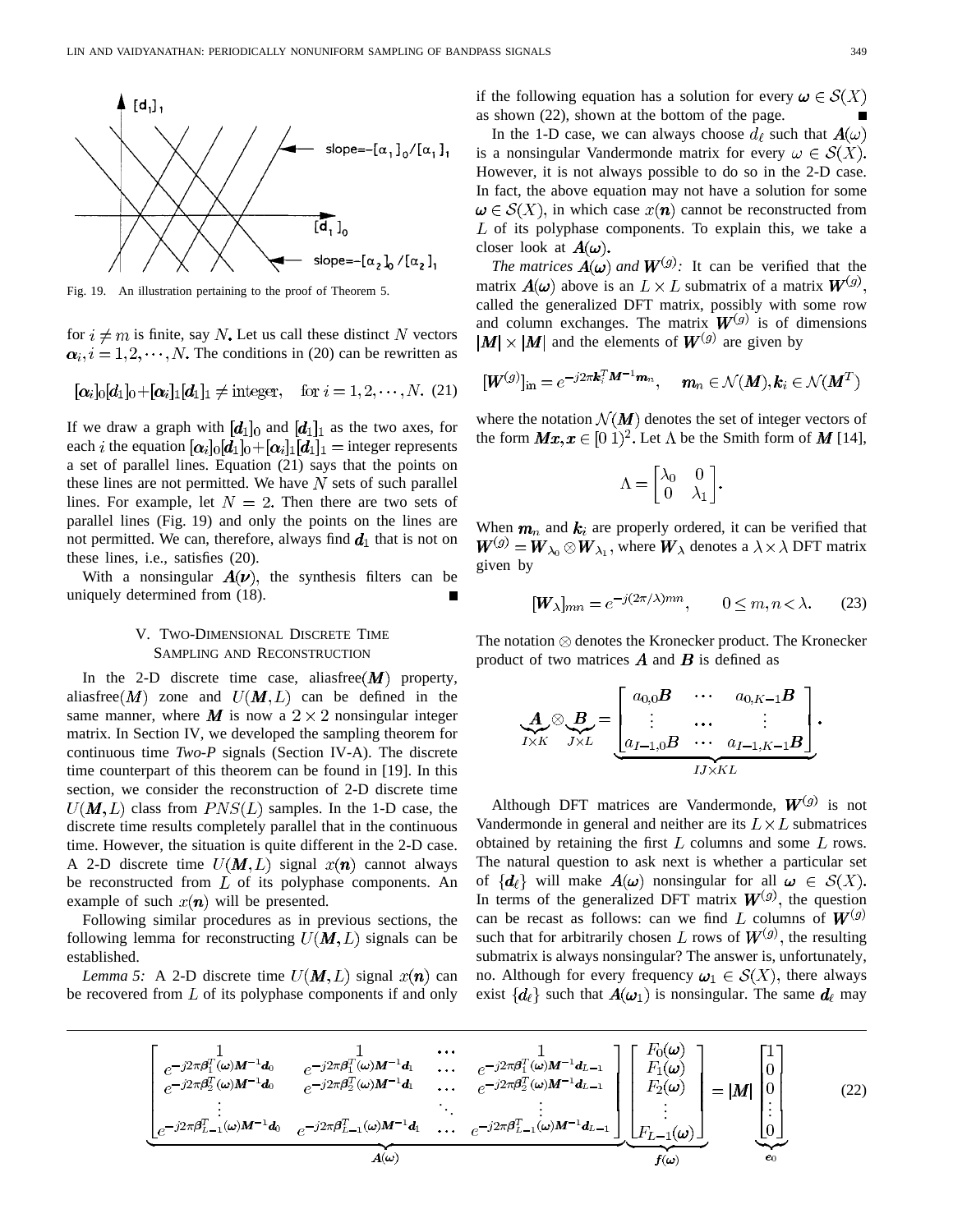yield a singular  $A(\omega'_1)$  for a different frequency vector  $\omega'_1$ . The following is an example which demonstrates that there are cases when (22) is not solvable with frequency independent  $\{d_\ell\}.$ 

*Example 2:* Consider a discrete time 2-D  $U(M, 2)$  signal  $x(n)$ , where  $M = \begin{bmatrix} 2 & 0 \\ 0 & 2 \end{bmatrix}$  and  $|M| = 4$ . The four vectors in  $\mathcal{N}(\mathbf{M})$  are

$$
\mathbf{m}_0 = [0 \ 0]^T, \quad \mathbf{m}_1 = [1 \ 0]^T, \quad \mathbf{m}_2 = [0 \ 1]^T, \quad \mathbf{m}_3 = [1 \ 1]^T.
$$

Order  $\mathbf{k}_i \in \mathcal{N}(M^T)$  by letting  $\mathbf{k}_i = \mathbf{m}_i$ , then the generalized DFT matrix  $W^{(g)}$  is

$$
\boldsymbol{W}^{(g)} = \begin{bmatrix} 1 & 1 & 1 & 1 \\ 1 & -1 & 1 & -1 \\ 1 & 1 & -1 & -1 \\ 1 & -1 & -1 & 1 \end{bmatrix} . \tag{24}
$$

The support of  $X(\omega)$ , as shown in Fig. 20, consists of two aliasfree  $(M)$  zones,  $S_0$  and  $S_1$ . The set  $S_1$  is the union of three regions  $R_0, R_1$ , and  $R_2$ . With  $L = 2$ , we only have one beta function,  $\beta(\omega)$ . Observe that

$$
\beta(\omega) = \begin{cases} k_1, & \omega \in R_0 \\ k_2, & \omega \in R_1 \\ k_3, & \omega \in R_2. \end{cases}
$$

So for  $\omega \in R_0, A(\omega)$  is a submatrix of  $W^{(g)}$  obtained by keeping the zeroth and first rows of  $W^{(g)}$  and two columns  $W^{(g)}$ . That is,  $A(\omega)$  is a  $2 \times 2$  sub-matrix of

$$
\begin{bmatrix} 1 & 1 & 1 & 1 \\ 1 & -1 & 1 & -1 \end{bmatrix}
$$

obtained by keeping two columns. As to which two columns, it depends on the choice of  $\boldsymbol{d}_0$  and  $\boldsymbol{d}_1$ . Without loss of generality, we can assume  $d_0 = 0$ . We see that (22) has a solution for  $\omega \in R_0$  only if  $d_1$  is  $m_1$  or  $m_3$ . We can do the same thing for  $R_1$  and  $R_2$ , and reach the following necessary condition such that (22) has a solution in each  $R_i$ :

$$
d_1 = \begin{cases} \mathbf{m}_1 \text{ or } \mathbf{m}_3, & \omega \in R_0 \\ \mathbf{m}_2 \text{ or } \mathbf{m}_3, & \omega \in R_1 \\ \mathbf{m}_1 \text{ or } \mathbf{m}_2, & \omega \in R_2. \end{cases}
$$

There is no common solution of  $d_1$  for the three regions; (22) does not have a solution for all  $\omega$  in the support of  $X(\boldsymbol{\omega})$ . Therefore,  $x(\boldsymbol{n})$  cannot be reconstructed from two of its polyphase components.

Although it is not always possible to reconstruct a  $U(M, L)$ signal from  $L$  of its polyphase components, it is always possible to do so when  $M$  assumes the following Smith form decomposition:

$$
\mathbf{M} = \mathbf{U}\Lambda\mathbf{V}, \quad \text{where } \Lambda = \begin{bmatrix} 1 & 0 \\ 0 & |\mathbf{M}| \end{bmatrix}. \tag{25}
$$



Fig. 20. A  $U(M, 2)$  signal that cannot be reconstructed from two of its polyphase components.

The corresponding generalized DFT matrix  $W^{(g)}$  is the  $|M| \times$  $|M|$  DFT matrix  $W_{|M|}$ . Similar to the reconstruction of 1-D  $U(M,L)$  signals, choose

$$
\boldsymbol{d}_{\ell} = \ell \boldsymbol{U} \begin{bmatrix} 0 \\ 1 \end{bmatrix}
$$

where  $U$  is the unimodular matrix in the Smith form decomposition of M in (25). Then  $A(\omega)$  will be nonsingular for all  $\omega \in S(X)$ , and by (22) we can invert  $A(\omega)$  to obtain the synthesis filters.

## VI. CONCLUSIONS

In this paper, we consider the reconstruction of a class of continuous time bandpass signals, the  $U(T, L)$  class. The frequency supports of this class of signals consist of  $L$ aliasfree  $(T)$  sets. We show that  $U(T, L)$  signals allow reconstruction from periodically nonuniform samples of  $L$  order  $[PNS(L)]$ . This is an extension of the work by Kohlenberg that addresses the reconstruction of two-band signals from PNS(2) samples. We have also generalized the results to the 2-D continuous time  $U(T, L)$  class and 1-D discrete time  $U(M, L)$  class. In the discrete time case, the PNS(L) samples are essentially  $L$  polyphase components of the signals. However, the generalization fails in the 2-D discrete time  $U(M, L)$ ; a 2-D discrete time  $U(M, L)$  signal does not allow reconstruction from  $L$  polyphase components.

#### **REFERENCES**

- [1] A. V. Oppenheim, A. S. Willsky, and I. Young, *Signals and Systems*. Englewood Cliffs, NJ: Prentice-Hall, 1983.
- [2] M. M. Dodson and A. M. Silva, "Fourier analysis and the sampling theorem," *IEEE Proc. Royal Irish Acad.,* vol. 85 A, no. 1, pp. 81–108, 1985.
- [3] J. R. Higgins, "Some gap sampling series for multiband signals," *Signal Process.,* vol. 12, no. 3, pp. 1313–1319, 1987.
- [4] V. Sathe and P. P. Vaidyanathan, "Effects of multirate systems on the statistical properties of random inputs," *IEEE Trans. Signal Processing,* vol. 41, pp. 131–146, 1993.
- [5] T. Chen and P. P. Vaidyanathan, "Recent developments in multidimensional multirate systems," *IEEE Trans. Circuits Syst. Video Technol.,* vol. 3, pp. 116–137, Apr. 1993.
- [6] A. Kohlenberg, "Exact interpolation of band-limited functions," *J. Appl. Phys.,* vol. 24, no. 12, pp. 1432–1436, Dec. 1953.
- [7] R. J. Marks, *Advanced Topics in Shannon Sampling and Interpolation Theory*. New York: Springer-Verlag, 1992.
- [8] A. J. Coulson, "A generalization of nonuniform bandpass sampling," *IEEE Trans. Signal Processing,* vol. 43, pp. 694–704, Mar. 1995.
- [9] J. L. Brown, "Sampling rate reduction in multichannel processing of bandpass signals," *J. Acoust. Soc. Amer.,* vol. 71, no. 2, pp. 378–383, 1982.